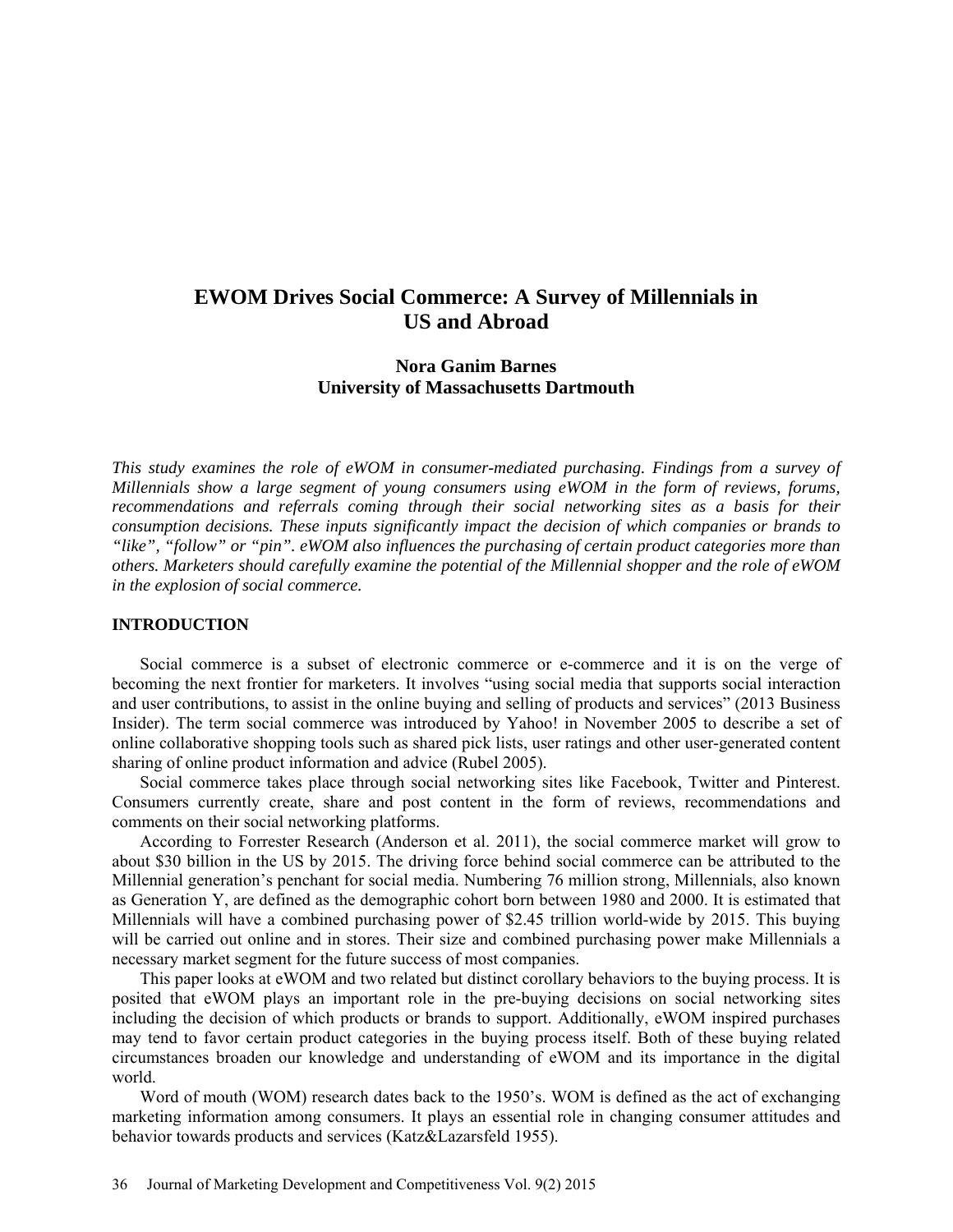Some of the earlier research on WOM focused on its place in the diffusion of innovation (Arndt, 1967: Sheth, 1971). Researchers looked at decision makers seeking information and interpersonal sources for making marketplace decisions (Haywood, 1989; Feick and Price, 1987). WOM became one of the most frequently studied topics, especially critical for services marketing and services buying decisions (File et al, 1998). Due to the fact that WOMis created and delivered by a trusted source (Feick & Price 1987), consumers often rely on it when they search for information on which to base their purchase decisions.

While most WOM conversations take place offline, the online platform (eWOM) became an increasingly important alternative for exchange of opinions and diffusion of information (Hennig-Thurau et al., 2004;Gruken et al., 2006; Brown et al., 2007; Edwards et al., 2010).

Hennig-Thurau et al. (2004) defined eWOM as any positive or negative statement made by potential, actual, or former customers about a product or company, which is made available to a multitude of people and institutions via the Internet (p.39). EWOM also travels in digitally diverse ways. Blogs, emails, consumer reviews, websites and forums as well as social networking platforms provide fertile ground for eWOM (Phelps et al. 2004; Thorson & Rodgers 2006; Dwyer 2007; Hung & Li 2007). Researchers have examined the impact of eWOM on product sales (Chevalier & Mayzlin 2006; Goldsmith & Horowitz 2006), consumer decision making (DeBruyn & Lilien 2008), and attitude towards brands (Lee et al. 2009).

Researchers studied the WOM models to explain the eWOM concept. Brown et al (2007) indicated that the existing theories may not always to adequate to explain eWOM. The two concepts differ in their communications environments. WOM is described as fleeting since it vanishes when it is spoken. EWOM does not disappear since it is digitally inscribed. EWOM is less spontaneous and more goal-directed since it takes effort to both create it and search for it. It is technologically-facilitated and connects people who know each other and those that do not. There are researchers that cite the relative speed, convenience, breadth of reach, and lack of face- to-face social pressure of eWOM as more advantageous than traditional WOM in its influence on information and decision-making processes (Edwards et al., 2010).

Researchers began to look at the motivation for engaging in eWOM online through referral activities, in terms of both giving and receiving. Hennig-Thurau and Walsh (2003) provide a list of possible motivations including risk reduction, reduction of search time, learning how to consume a product, dissonance reduction, determination of social position, belonging to a virtual community, remuneration, and learning what products are new in the marketplace. Regardless of the motivation, it is clear that eWOM is a major influence in the online marketing environment.

It appears that social networking sites have the capacity to facilitate and shape eWOM yet how eWOM occurs in the digital space has not yet been examined. Understanding the role of eWOM can add to our knowledge of this concept and provide information to help formulate effective social commerce strategy.

EWOM is no longer simply a vehicle to facilitate the communication of marketing related information, but now holds a central place in the emergence of this new phenomenon called social commerce. This online communication leading to buying is now being called socially generated ecommerce, socially mediated ecommerce, social networking influenced ecommerce, socially inspired ecommerce and social network-enabled ecommerce. Regardless, of the terminology utilized, we are seeing the concept of EWOM being applied to the emergence of a new marketing paradigm.

This research attempts to identify two corollary roles of eWOM as they appear during the social commerce environment. Social commerce is considered to be buying that takes place on a social networking platform. It is posited that eWOM motivates more than buying. EWOM is critical is influencing non-buying behavior such as which brands or companies to like, follow or pin. Additionally, eWOM may be more influential for purchasing some product categories than others. The findings in this study provide opportunities for academic investigation that will contribute to our theoretical understanding of eWOM and help develop informed strategy as we move into the unchartered territory of social commerce.

Social commerce has quickly emerged as a new stream of research for both marketing practitioners and academics. To date, most of our information has come from trade articles, blog posts, industry reports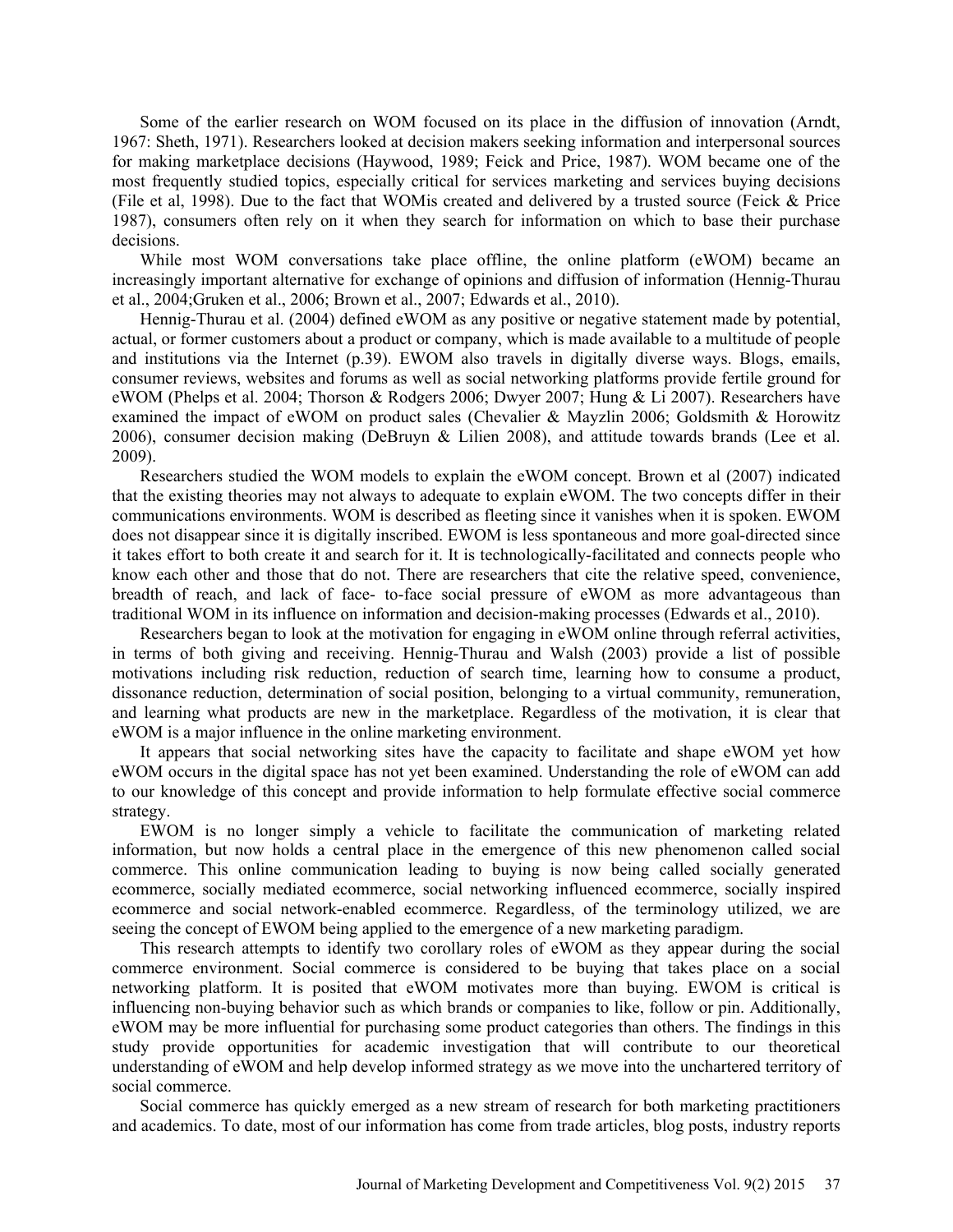or publications from those in the field. There are only a handful of academic studies that focus on the emergence of social commerce and the implications for marketing strategy.

Given the potential of social commerce and the buying power of the Millennials, a study on this group and their propensity to make social inspired purchases, directly as a result of eWOM, could yield invaluable information from which to generate new marketing theory, strategy and best practices.

Some work has been done by marketing and social media practitioners on the subject of social commerce. One report (Smith, 2013) put Pinterest, a relatively new and less populated platform than Facebook or Twitter, squarely in the social commerce competition. According to their findings, during the second quarter of 2013, Pinterest accounted for 23% of social commerce sales while Twitter had 22% and Facebook's share was 28%. They attribute this success to the visual and product-oriented focus of Pinterest which creates a natural social platform for e-commerce.

A white paper released in July, 2013 (Stadd) reports the results of a survey with over 6,000 respondents over a 17 month period. The focus is social commerce on Facebook, Twitter and Pinterest. The results include the following:

- Social media drives roughly equal amounts of online and in-store sales
- Nearly 4 in 10 Facebook users report that they have at some point gone from liking, sharing or commenting on an item to actually buying it.
- 43% of social media users have purchased a product after sharing or favoriting it on Pinterest, Facebook or twitter.

These reports pose several important questions for marketing strategy. Are businesses ready to take advantage of the potential social commerce explosion? Are they moving to manage eWOM on social networking sites in order to benefit from the emergence of social commerce? Do they understand how to encourage and mobilize eWOM in order to derive maximum benefit from these socially driven purchases?

Two significant white papers were released in 2013 on social commerce. Neither focused specifically on Millennials but they do offer findings on the general population. Business Insider [\(The Rise of Social](http://www.businessinsider.com/the-rise-of%20social-commerce-2013-10)  [Commerce\)](http://www.businessinsider.com/the-rise-of%20social-commerce-2013-10) concluded that "…one of the obstacles holding back social commerce has been the inherent friction in the buying process and the lack of intelligent buy now features incorporated directly into the social conversion." Their data comes from retailer tracking codes where sales are attributed to referrals from social media.

Vision Critical [\(From Social to Sales\)](http://www.visioncritical.com/sites/default/files/whitepaper-social-to-sale_2.pdf) surveyed 5,900 consumers with 4 online surveys from February to June of 2013. Their respondents are age 18-55+. They looked at social inspired purchasing on Facebook, Twitter and Pinterest and concluded that social media is driving a substantial volume of social influenced purchasing both in-store and online.

When possible, the study presented here will be compared with the findings of both white papers, demonstrating significant differences between Millennials and the general population with regard to social commerce.

The research questions driving this study are as follows:

- What role does eWOM play in motivating Millennials to like, follow or pin a brand or company?
- Do the likes, follows and pins shared through eWOM, trigger purchases by Millennials?
- Do certain product categories benefit more from eWOM than others?

The findings of this research are expected to assist practitioners in developing successful strategy for managing social commerce. For academics, the concept of eWOM will be examined as its influence extends beyond the purchase itself.

The research methodology is presented and the findings are discussed. The paper concludes with a discussion of theoretical and managerial implications and directions for further research.

#### **METHODOLOGY**

This study was conducted via a comprehensive survey available in both digital and physical form for distribution. Qualification for participation required the respondent to be a member of the Millennial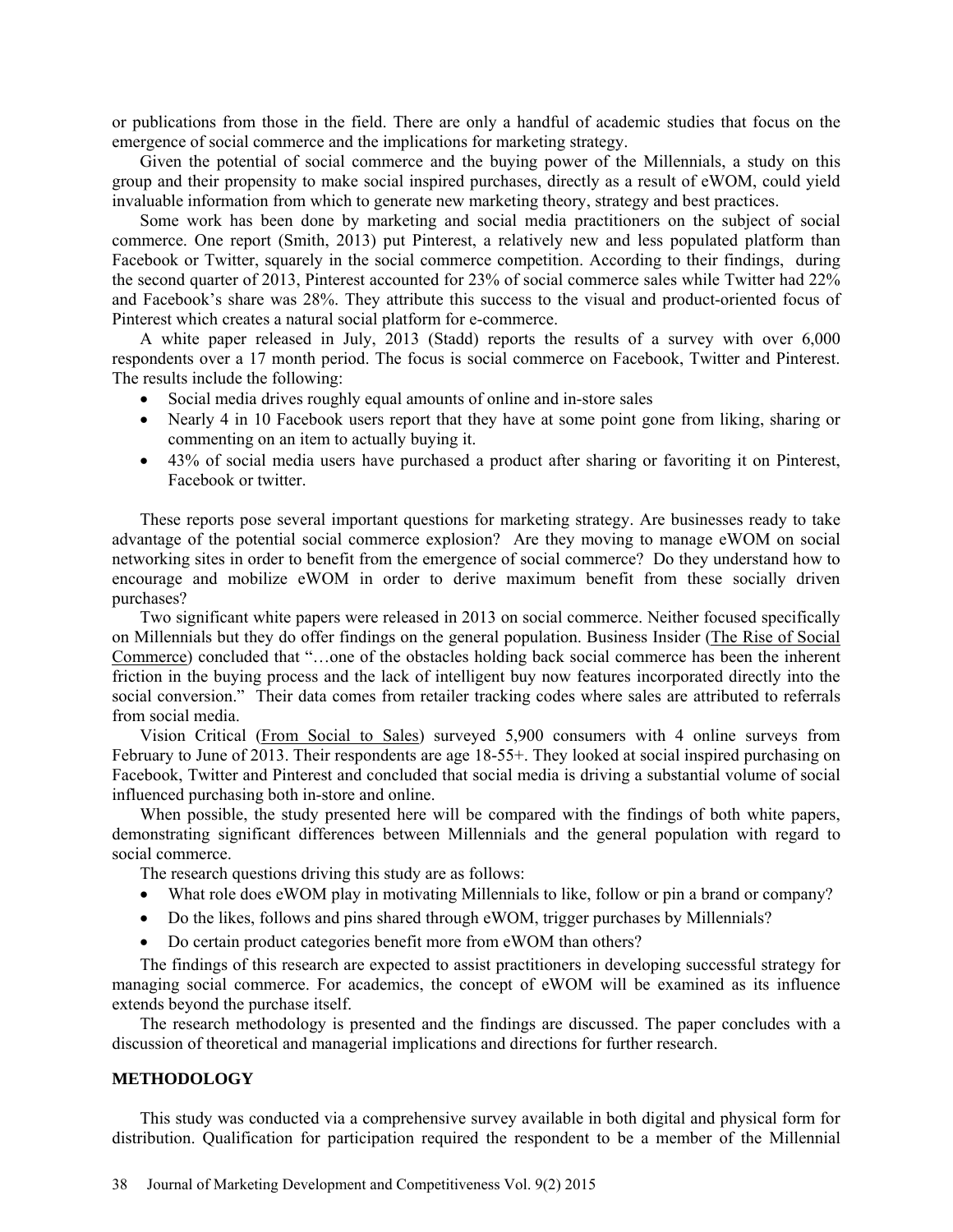generation, using the popular demographic for this group of having been born between 1980-2000. The surveys were hosted on online and the URL was shared online by channels including, but not limited to, email, Facebook, Twitter and LinkedIn. All data was collected during the fall of 2013. A total of 576 surveys provide the basis for this report.

In an effort to identify the link between online interest and related purchases, respondents were asked detailed questions about their social media decisions. The survey was divided by the platforms Facebook, Twitter and Pinterest. Respondents were first asked if they currently follow any companies or brands on that platform. If they did not, or indicated they did not have an account on that site, respondents were instructed to move to the next section.

For those that did qualify, questions were asked relating to respondents' motivations for following a company online and if they ever made a purchase resulting from their online experience. Respondents were asked to classify their purchases by platform and product category. Millennials were also asked to indicate what a company would have to do in order to convert their like/follow/pin into a sale.

The 576 respondents in this study are diverse. They represent 32 US states and 21 people (4%) residing outside the US. There is nearly an even split in respondents' gender with 49% male and 51% female. The youngest Millennials, those 13-17, make up 13% of this study, 38% are between 18-22, 34% are between 23-27 and 15% are in the upper range of 28-33.

#### **FINDINGS**

When looking to interact with companies or brands online, Facebook is the most popular platform among Millennials, followed by Twitter and Pinterest. Facebook now has over 1 billion active users, far surpassing its social commerce competitors. Twitter boasts 650 million active registered users and Pinterest has 70 million users. Study participants were asked if they follow any companies/brands on social media.

For purposes of this study, the three platforms in question are Facebook, Twitter and Pinterest. Sixtytwo percent of Facebook users indicated they followed companies/brands, 23% did so on Twitter and 11% did so on Pinterest. Over 30 million businesses have pages on Facebook making it a popular place to "like" a brand or company and receive information from them. (See Figure 1).



#### **FIGURE 1**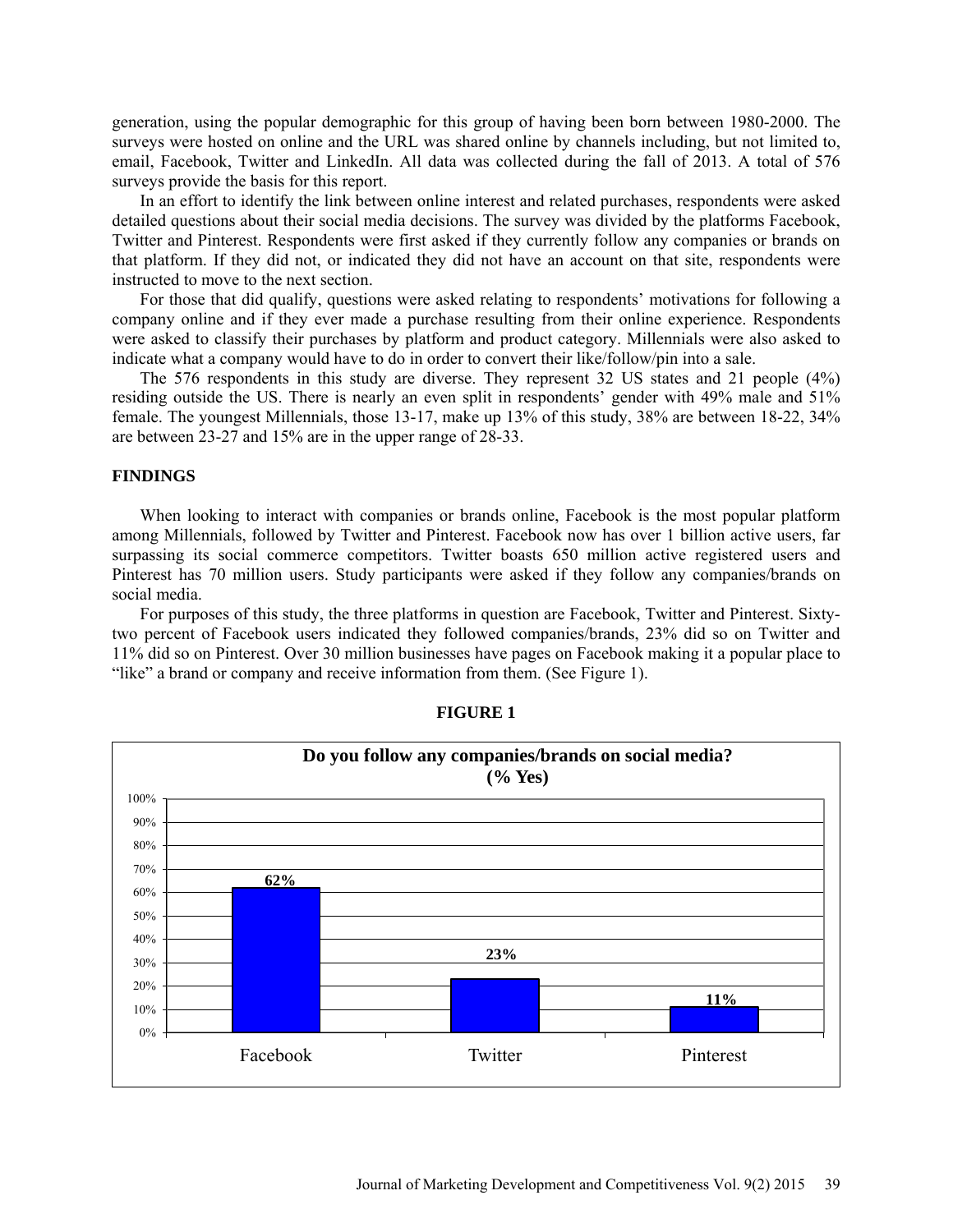All respondents following companies/brands were asked to share their top 5 favorites on each platform they use of the three studied. Among their top choices, clothing retailers represent the companies/brands Millennials most "like" on Facebook. Nike takes the lead, with Target and Forever 21 also in the top five. Apple, earns second place among Millennials and Starbucks ranks fourth.

- 1. Nike
- 2. Apple
- 3. Target
- 4. Starbucks
- 5. Forever 21

Millennials predominantly follow sports related accounts on Twitter. Championing across platforms, Nike remains the most "followed" brand. Starbucks is the only top 5 Twitter favorite that is not sports related for this cohort.

- 1. Nike
- 2. ESPN
- 3. Starbucks
- 4. National Football League
- 5. National Hockey League

One area of interest in this study is the impact of eWOM in the pre-buying condition of choosing to follow, like or pin a company/brand. A list of 10 motivators were provided and respondents were asked to indicate which influenced them across each of the social media platforms studied.

The list included 3 motivators that describe receiving eWOM or providing it: Seeing my friends are already a fan, follower or have a board, to share my interests and lifestyle with others, and someone recommended that I like, follow or pin the company/brand. There is strong empirical evidence that these three eWOM motivators play a role in the pre purchase stage of social commerce on Facebook, Twitter and Pinterest. In all three cases, respondents report these as the reason they like, follow or pin companies/brands. There is no purchase at this point, but eWOM is instrumental in making a future purchase more likely. It is interesting to note, however, that although there is social influence in play, the top motivators are not socially influenced but individually oriented.

When asking Facebook users why they like a company/brand, 86% of respondents said it is to support the brand they like. Seventy-eight percent said receiving regular updates from brands they like is important. Sixty-four percent of respondents said it was to get a coupon or discount on their next purchase. The top three reasons why Twitter users follow a company or brand on Twitter are identical to those reported by Facebook users.

Pinterest has a very different orientation than Facebook and Twitter. When asking Pinterest users why they pin something from a company/brand, supporting the brand remains the top reason. After that, the focus becomes sharing and researching brands. Interestingly, 75% of Pinterest users are using the site to share their personal interests/lifestyle with others. Forty-four percent of Facebook users selected that particular reason for liking a company and 42% of Twitter users for following a company.

While Facebook and Twitter users like and follow brands in a more passive way, Pinterest users pin brands specifically to share the brand or product with others as part of their personal lifestyle. Pinterest has become a major source of information for Millennials providing volumes of pictures on boards about weddings, parties, fashion, food, decorating and DIY projects. Ewom is rampart on Pinterest. (See Table 1).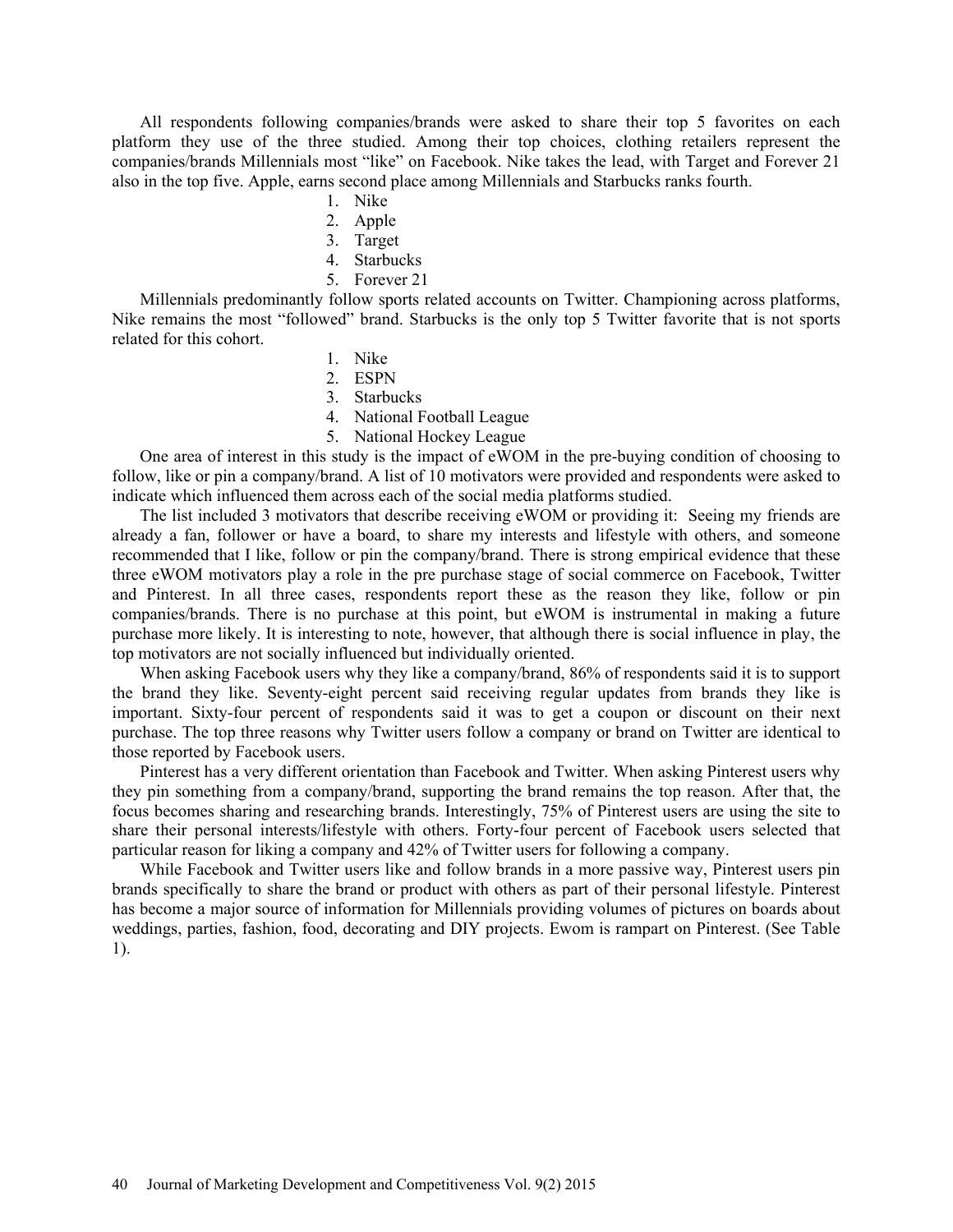## **TABLE 1 MOTIVATORS FOR LIKES, FOLLOWS AND PINS ON FACEBOOK, TWITTER AND PINTEREST**

|                                                                    | Facebook | <b>Twitter</b> | <b>Pinterest</b> |
|--------------------------------------------------------------------|----------|----------------|------------------|
| To support the brand                                               | 86%      | 87%            | 78%              |
| To receive regular updates from brands                             | 78%      | 81%            | N/A              |
| To get a coupon or discount                                        | 64%      | 66%            | 42%              |
| To research brands when I was looking for specific                 | 51%      | 52%            | 59%              |
| products/services                                                  |          |                |                  |
| Seeing my friends are already a fan, follower or have a board      | 45%      | 43%            | 48%              |
| To share my interests/lifestyle with others                        | 44%      | 42%            | 75%              |
| To participate in contests                                         | 37%      | 50%            | 41%              |
| A brand advertisement on TV, online or in print led me to like the | 37%      | 34%            | 31%              |
| <b>brand</b>                                                       |          |                |                  |
| Someone recommended me to like, follow or pin the brand            | 34%      | 31%            | 30%              |
| To share my personal good experiences                              | 27%      | 37%            | 44%              |
| Other                                                              | 5%       | 8%             | 5%               |

When it comes to social mediated purchasing, Pinterest resonates with Millennials. Forty-seven percent of respondents with Pinterest accounts said they had purchased something online after pinning it – a 9% and 14% increase over those with Facebook and Twitter accounts, respectively.

Companies have long been trying to understand how to convert traffic to their social media sites into sales In the end, it may be that cost is the prime motivation for buying among this group.. Millennials in this study indicate across Facebook, Twitter and Pinterest, that those companies offering coupons or discounts in exchange for a like/follow/pin would be more likely to see an increase in sales. Other popular responses included exclusive offers, free products, and more directed advertising.

The trade reports from Business Insider and Vision Critical report lower levels of purchasing after liking, following or pinning a company/brand on social networking sites. Both reports used a convenience sample from the general population. It is clear from our findings on Millennials that they are more likely than the general population to actually make a purchase once they have some link to the company/brand through social media. (See Table 2).

# **TABLE 2 COMPARISON OF RECENT STUDIES ON PURCHASING AFTER LIKING/FOLLOWING/PINNING\***

| <b>Source of Study</b>  | Facebook | <b>Twitter</b> | <b>Pinterest</b> |
|-------------------------|----------|----------------|------------------|
| University study        | 38%      | 33%            | 47%              |
| <b>Business Insider</b> | 28%      | $22\%$         | 23%              |
| Vision Critical         | 33%      | 22%            | 40%              |

*\*The University study focused solely on Millennials*

The second eWOM influence studied in this paper is the choice of purchase category. Of those purchases made after sharing something online, Millennials clearly prefer to buy things in the category of "Hair, Beauty and Apparel". This is the category where the most purchases were made across the three platforms studied accounting for approximately half of all purchases.

On Facebook, Technology/Electronics was the second most socially influenced purchase category with 18% coming from this category. On Twitter, it is Food and Drink (21%) while Pinterest users are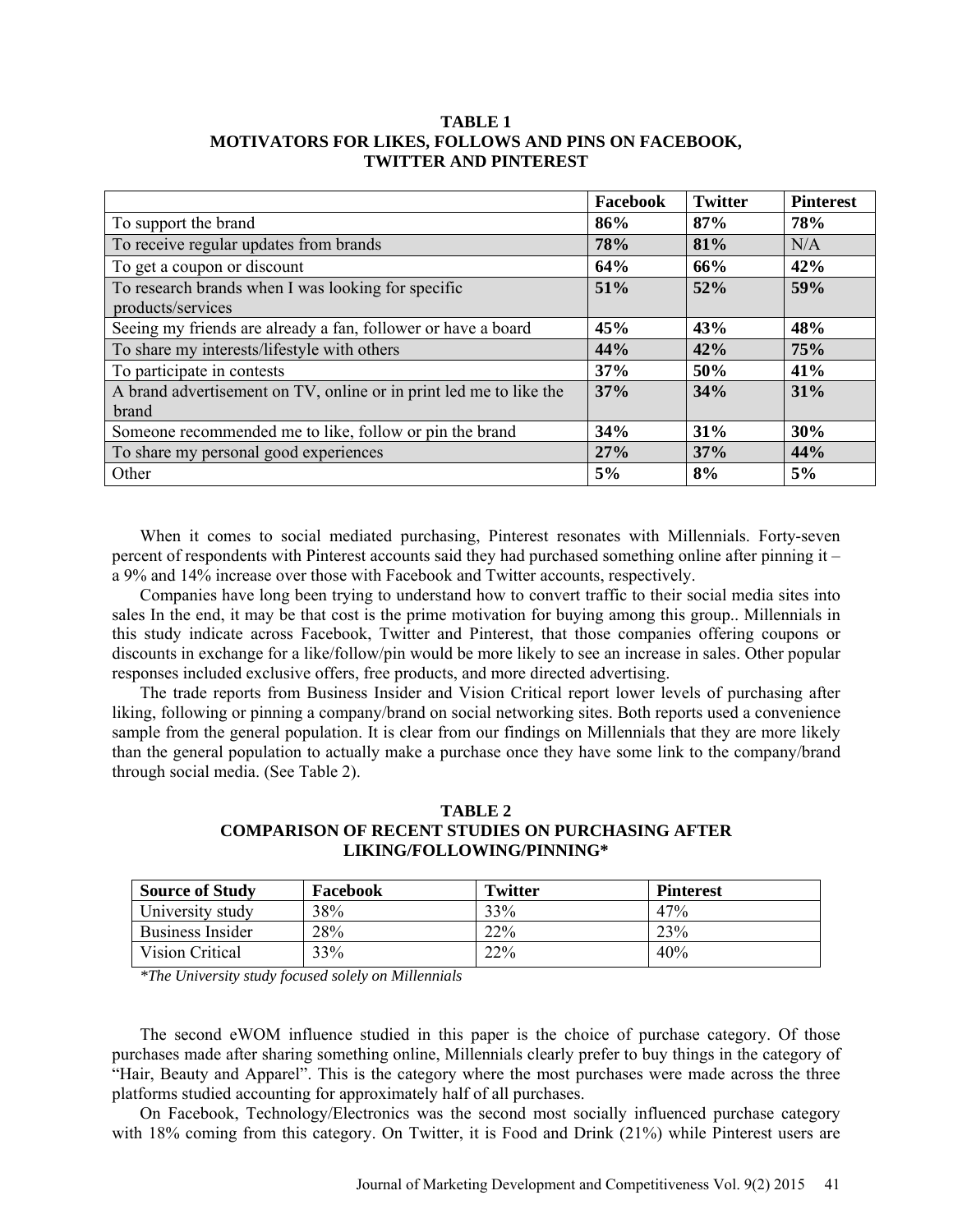likely to buy Art, Design, DIY, Crafts and Photography products (23%) as a result of online social influence. While eWOM is instrumental in stimulating purchases, it may be more effective for some product categories than others, at least for Millennials. Across all three platforms studied, Hair & Beauty as well as apparel were the goods most likely to be purchased after social influence. (See Table 3).

| <b>Purchase Category</b>               | Facebook | <b>Twitter</b> | <b>Pinterest</b> |
|----------------------------------------|----------|----------------|------------------|
| Food & Drink                           | 11%      | 21%            | 7%               |
| Art & Design, DIY, Photography, Crafts | $5\%$    | 5%             | 23%              |
| Gardening & Décor                      | $2\%$    | 0%             | 13%              |
| Hair & Beauty, Apparel                 | 45%      | 50%            | 47%              |
| Tech & Electronics                     | 18%      | 14%            | 3%               |
| Other                                  | 16%      | 7%             | 7%               |

**TABLE 3 SOCIAL INFLUENCED PURCHASING BY CATEGORY**

Additional data was collected on perceptions of Millennials with regard to the ease of converting a like, follow or pin into a sale. The result is not unexpected. The conversion rate is inversely related to the amount of effort it takes to make a purchase.

Of those respondents who answered 'yes' to purchasing only through a social media site, Pinterest ranks highest among social media platforms studied in lead conversion. Twitter earns second place with 18% of those with accounts making purchases through the site and Facebook comes in third with 10%. As Amazon has aptly displayed, consumers will click to buy when it's relatively effortless. This is especially true of a casual shopper looking at a product as the result of a social recommendation. Social media networking sites that involve too many intermediate steps before they can click to purchase, will lose ecommerce business.

One concern among retailers is that social commerce will encourage only online sales. While eWOM takes place in the online environment, purchasing happens both on and off line according to Millennials in this study.

Some social influenced Millennials shop exclusively in stores. Sixteen percent of Twitter users purchase in-store only as compared to 13% for Pinterest and 12% for Facebook. All three platforms contribute to both online and in-store purchasing. Seventy-seven percent of Facebook users purchase both online and in-store as well as 66% of Twitter users and 63% of Pinterest users.

When it comes to ecommerce conversions triggered by social media, both online and in-store retailers benefit. One in ten Facebook purchasers report using only the online channel. Twelve percent use only in store retailers while over three quarters use both channels. This pattern is repeated with Twitter and Pinterest purchases although the Pinterest users are the most likely of the 3 platforms to buy exclusively online. The ease of purchasing, along with its new tools like "rich pins" for automatic updates and price drop notification on pinned items, makes Pinterest an attractive online buying site. Millennials are definitely multi-channel shoppers. (Figure 2).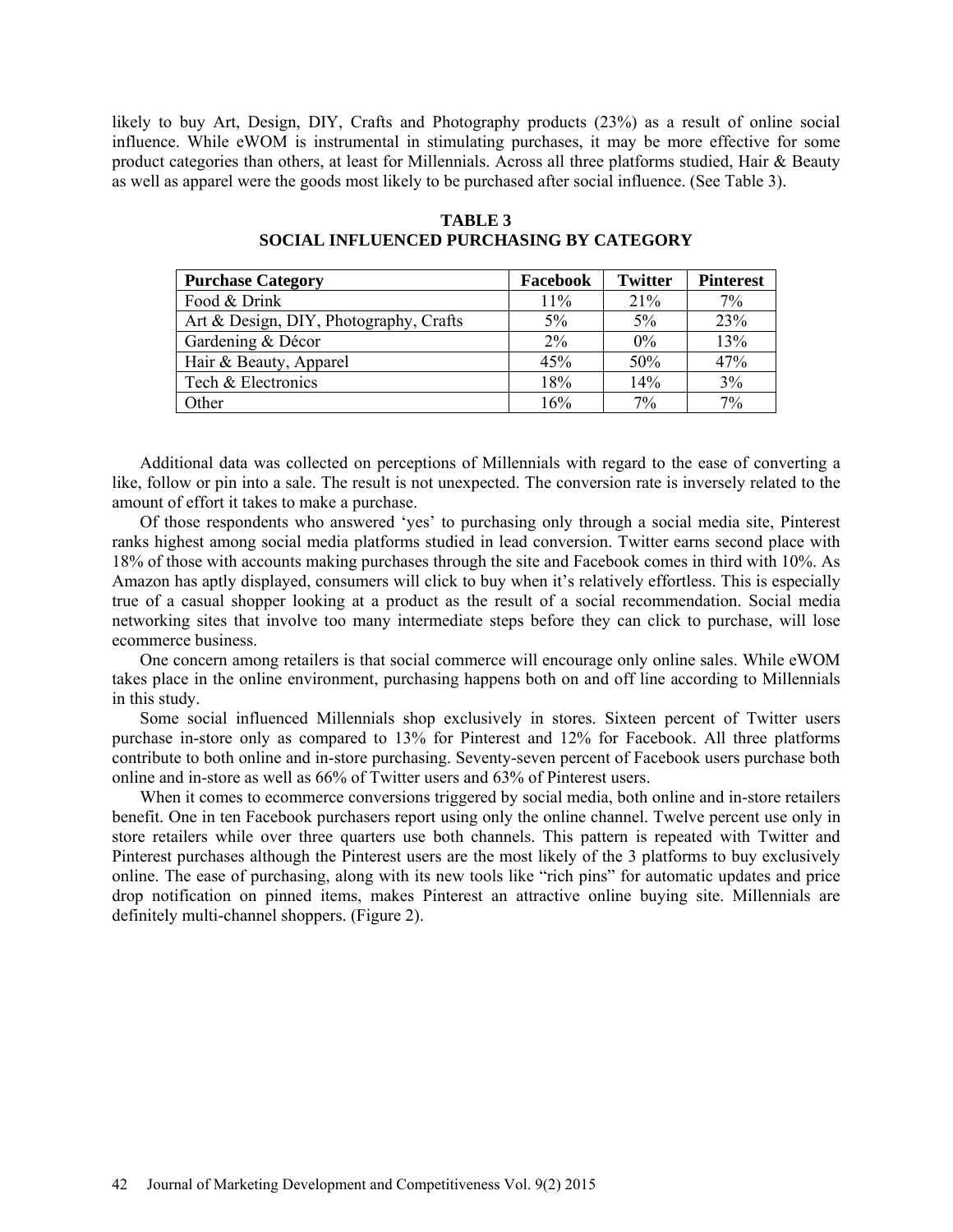**FIGURE 2**



With the continued growth of mobile computing, purchases are increasingly being made through mobile devices. This study looked at buying behavior of Millennials through smart phones or tablets. Half of Millennials who make social motivated purchases do so through their smart phones. One in four Millennials report using a tablet for these purchases. Clearly, mobile is an important factor in the social commerce movement among this generation. (See Figure 3).



# **FIGURE 3**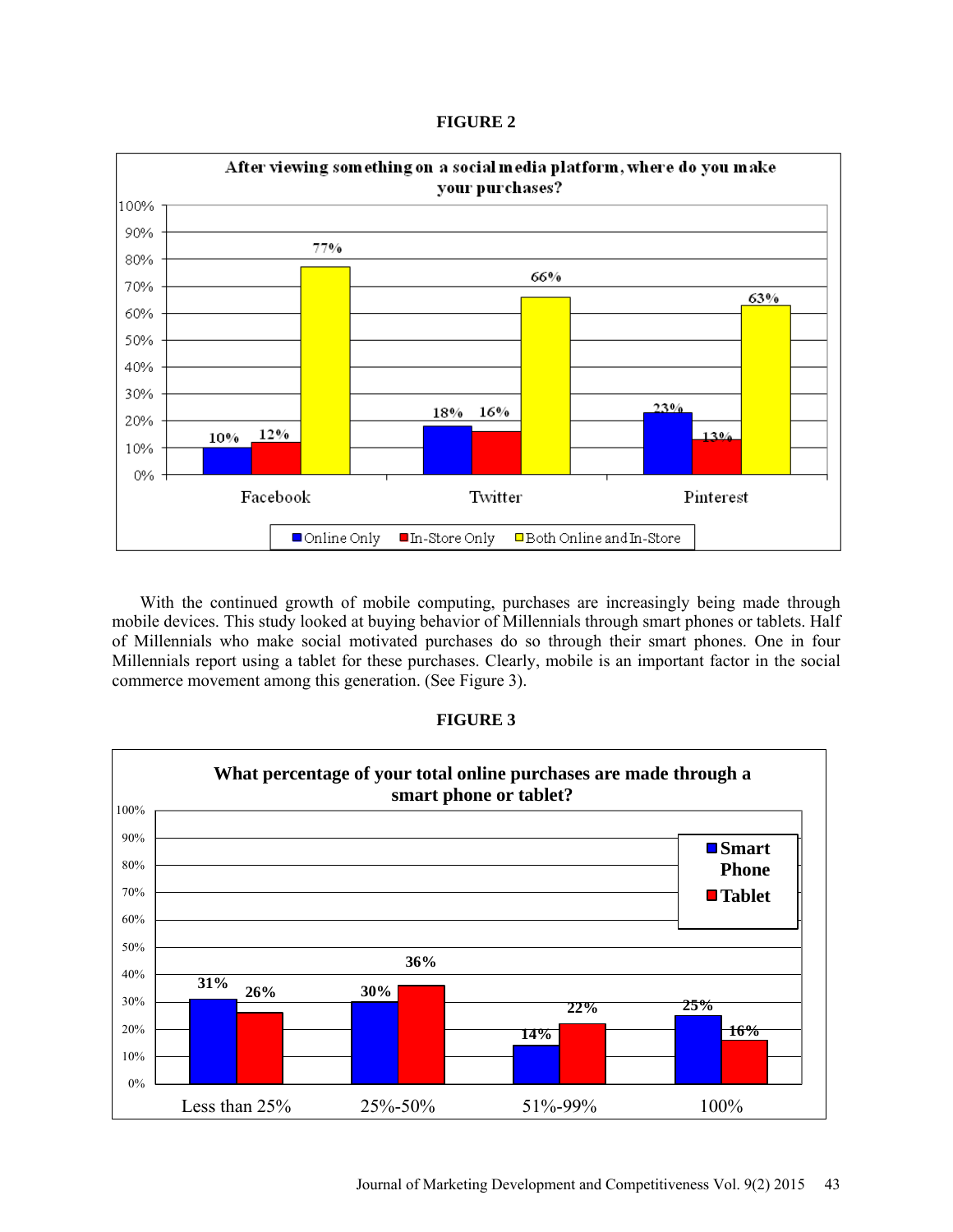The amount of money spent through social networking sites has not been effectively tracked. Monetate, a social media consulting company, reported data on average order by platform. The findings of this study are compared with those findings. Again, the comparison supports an increased level of buying for the Millennial generation. (See Table 4).

| <b>Source of Study</b> | Facebook     | Twitter | <b>Pinterest</b> |
|------------------------|--------------|---------|------------------|
| University of MA       | \$105        | ድ ግግ    | \$150            |
| Monetate               | <u> ሰማ</u> 1 | \$70    | \$81             |

**TABLE 4 AVERAGE ORDER VALUE BY PLATFORM**

*\*The University study focused solely on Millennials*

This study parallels one by Monetate in which the average order value on Pinterest led all social referrers. Facebook was second and Twitter third. Given that the University study focuses on Millennials, it is obvious that these young consumers are making more social influenced purchases than than older counterparts.

## **THEORETICAL AND MANAGERIAL IMPLICATIONS**

Researchers will want to formulate models of eWOM in order to understand its causes, processes, and effects. The extensive literature available on WOM, eWOM and social communication will provise much of the groundwork for these efforts.

The results of our study suggest that eWOM is instrumental in pre-buying decisions as well as in the purchase of certain product categories. Not only does eWOM motivate buying, but it creates a potential buying environment from which considerable buying occurs. In this study, 47% of Facebook users made a purchase after liking or sharing product information on the platform. The act of sharing and liking (eWOM) precedes purchasing. EWOM plays a role in the pre purchase stage that has not been previously documented. These findings provide fertile ground for businesses to increase the likelihood of purchases by organizing pre purchase eWOM. Marketers can create attractive incentives for liking, following or pinning that do not currently exist. Focusing on pre purchase eWOM could be instrumental in gaining market share in the social commerce space.

When products are purchased by millennials online, (after liking, sharing, following or pinning), it the Health and Beauty category along with apparel that benefits most. Marketers in these product categories need to mobilize their influencers and court the younger shoppers in the on line space. These digital natives are making socially mitigated purchases. New strategy aimed at targeting this group of savvy, young, digitally proficient shoppers.

In this study, Millennial shoppers spent more than the general population in the social commerce arena and often made those purchases through tablets or smart phones. Marketers need to optimize their websites, ads and all communications for mobile devices. The mobile segment will only continue to grow.

Millennials make their purchases both online and in brick and mortar stores. By linking on and off line stores, marketers are more likely to realize sales. Many retailers now offer online sales which can be picked up at a store (Walmart), online purchases that can be returned at the store (Macy's, Kohl's, Target) and sales that might be announced initially online for both channels (Loft).

Managerially, our findings can be of use to marketers who seek to manage eWOM by providing insights into its impact in the purchase process. EWOM is pervasive and growing as the opportunities for interaction in the digital world expand exponentially. Understanding the power of this influence as it now exists on social networking sites is essential for both practitioners and academics.

It is important to understand the importance of eWOM in the marketing mix in this online environment. Marketers need to develop strategy that is viable across multiple platforms (Facebook,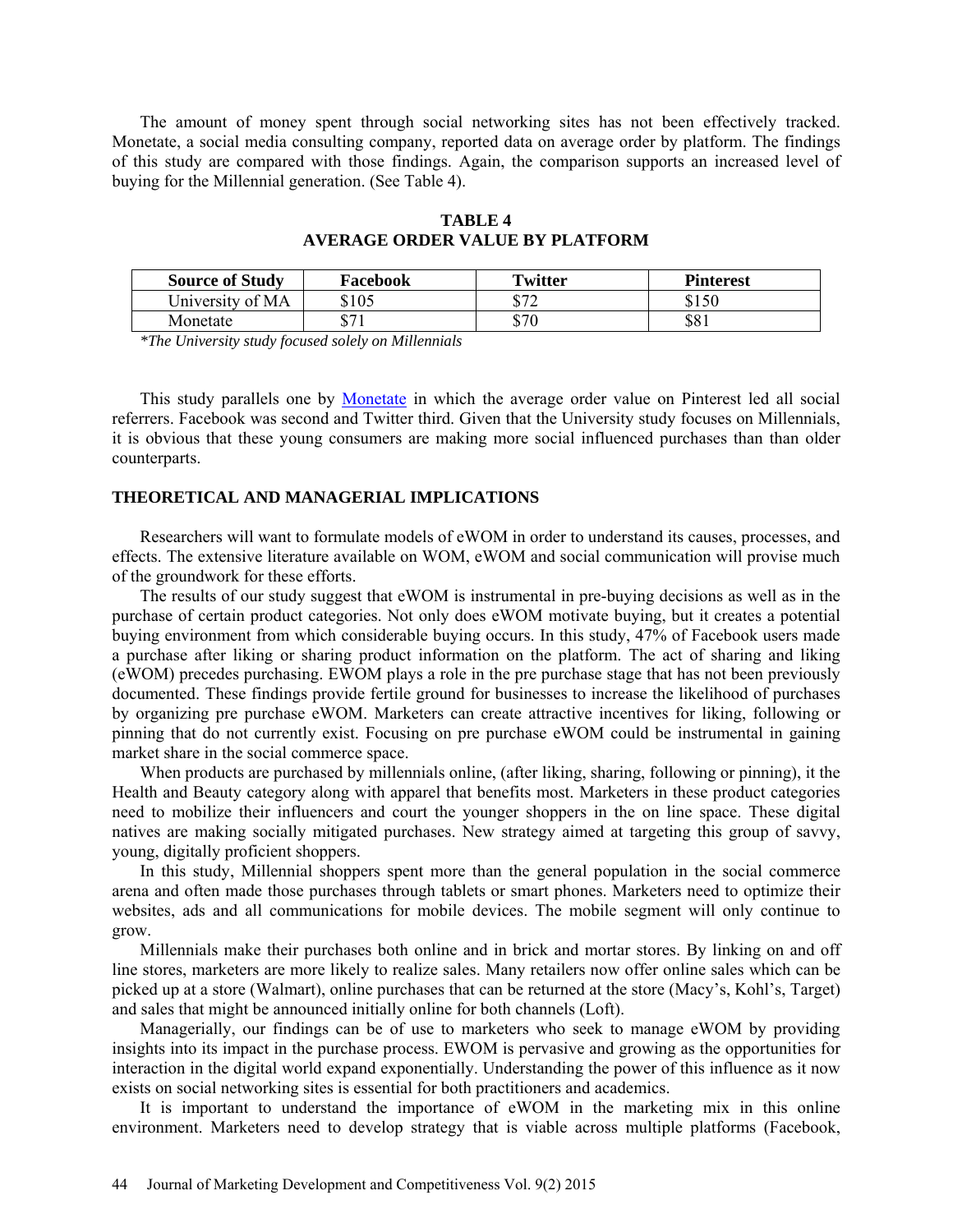Twitter, Pinterest etc.), multiple technologies (tablets, smart phones etc.), and multiple buying environments (on and off line). This will include the development of consistent messages, creating and maintaining business-influenced communities, and collaboration with diverse consumer segments. While companies/brands flock to social networks in search of sales, businesses will need to make their social communities distinctive from others and involve their customers in the creation of positive and persuasive eWOM.

A future study could examine the social factors that influence consumers engagement in eWOM, the link between social relationships and eWOM, and how influencers are identified. Understanding more about eWOM at a time when social commerce is exploding on social networking platforms.

## **CONCLUSION**

Millennials are leading the social commerce movement. They are more likely than any other group to like/follow/pin companies and brands. They are enticed by coupons and discounts, purchase hair/beauty products and apparel, often using mobile phones and tablets. They are multi-channel shoppers, buying both online and in-store. This cohort is active online in ways that allow them to connect, organize, stay informed and shop. They spend more money on Facebook, Twitter and Pinterest than other groups making them the ones to watch as social commerce surges forward.

Unlike past generations, however, Millennials are not influenced by traditional 'push' marketing strategies. Born and raised in the age of technology, Millennials consume information when and how they want to. This has grave implications for companies who cannot adapt their marketing strategies quickly enough to capture and capitalize on their intermittent attention. Social media has provided companies with valuable tools to attract and engage Millennials on their own terms.

This generation has been defined as transparent, collaborative, and connected and they want their shopping experience to reflect those descriptions as well.

#### **REFERENCES**

Harvard Business Review, Vol. 74 (May-June), pp.134-141.

- Arndt, J. (1967), "Role of Product-Related Conversations in the Diffusion of a New Product," *Journal of Marketing Research.* Vol. 4, No. 3, pp. 291-295.
- Baird, C.H. and Parasnis, G. (2011), "From Social Media to Social CRM," IBM Executive Global Business Services. Executive Report.
- Bayus, B.L. (1985), "Word of Mouth: the Indirect Effects of Marketing Efforts," *Journal of Advertising Research, 25*(3), 31-39.
- Booth, N. and Matic, J.A. (2011), "Mapping and Leveraging Influencers in Social Media to Shape Corporate Brand Perceptions," *Corporate Communications: An International Journal*, Vol. 16, No. 3, pp. 184-191.
- Breakenridge, D. (2001), *Cyberbranding: Brand Building in the Digital Economy*. Financial Times/Prentice Hall.
- Breazele, M. (2008), "Word of Mouse: An Assessment of Electronic Word-of-Mouth Research," *International Journal of Market Research*, Vol. 51, No. 3, pp. 297-318.
- Brown, J., Broderick, A.J. and Lee, N. (2007), "Word of Mouth Communication within Online Communities: Conceptualizing the Online Social Network" *Journal of Interactive Marketing*, Vol. 21, No. 3, pp. 2-20.
- Davis, A. and Khazanchi, D. (2008), "An Empirical Study of Online Word of Mouth as a Predictor for Multi-product Category e-Commerce Sales," *Electronic Markets*, Vol. 18, No. 2, pp. 130-141.
- East, R., Hammond, K. and Lomax, W. (2008), "Measuring the Impact of Positive and Negative Word of Mouth on Brand Purchase Probability," *International Journal of Research in Marketing*, Vol. 25, No. 3, pp. 215-224.